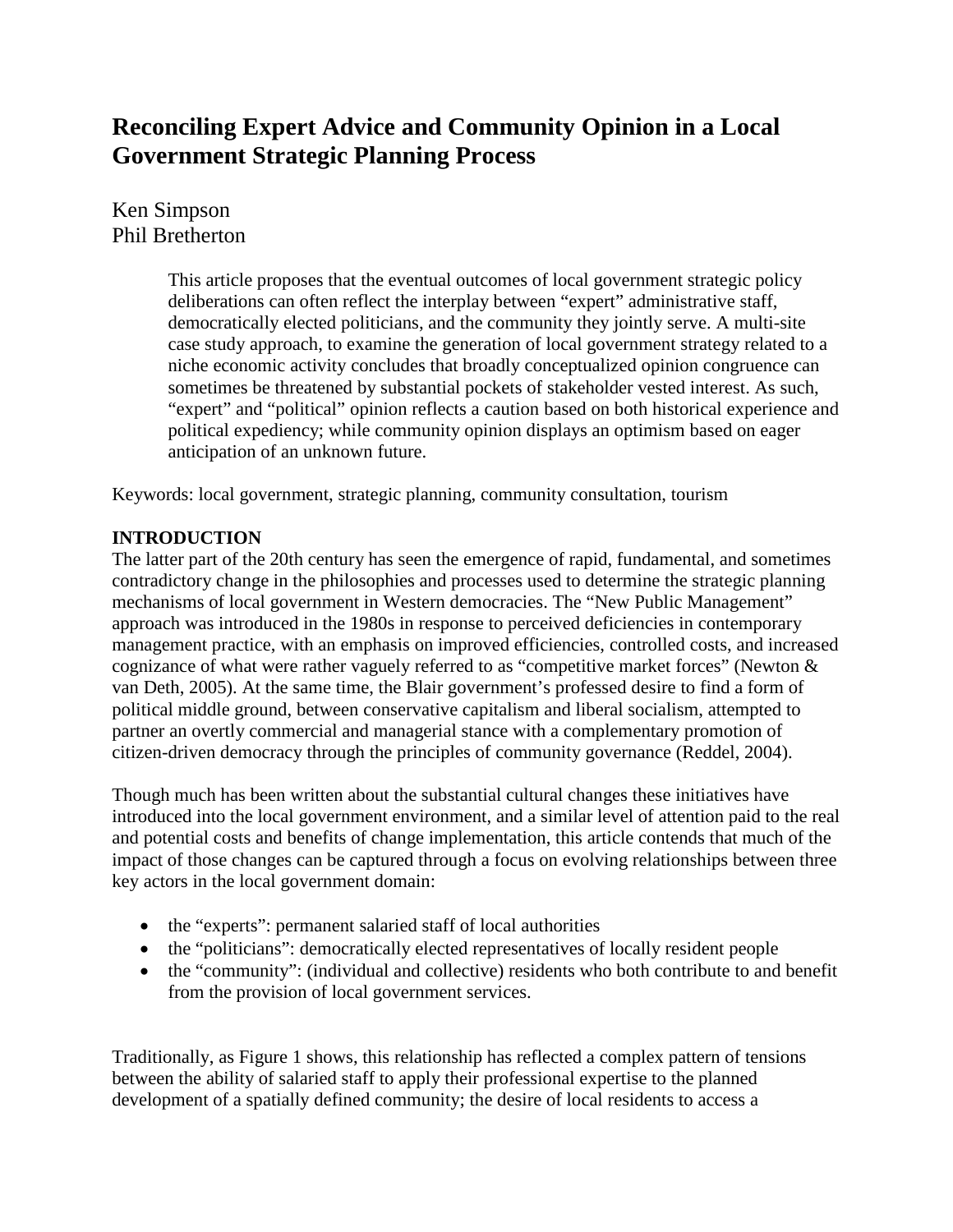maximized range of local services at minimum possible cost; and the efforts of elected politicians to reconcile the wishes of paid professional planners with the demands of enfranchised community residents—in other words, to balance technical effectiveness with political legitimacy in the interests of continued popularity and consequent re-election (Silver, Weitzman, & Brecher, 2002). There is little doubt that the changing face of public administration has been reflected in a corresponding adjustment to the conventionally accepted balance of power between these three entities.



FIGURE 1 Stakeholder influences on local government strategy.

Though it has been historically fair to portray the expert and political corners of the Figure 1 triangle as protagonists in an ongoing debate about how best to develop and deliver local services to a largely passive "community" corner, that perspective has now been considerably adjusted. In the Western world at least, the 21st century picture is increasingly reflective of more direct interaction between expert and community, mediated and moderated by locally elected politicians—seen by the experts as the voice of community, and seen by community as the supervisory managers of those experts (Reddel & Woolcock, 2004).

The specific nature of these relationships does of course vary on a case-by-case basis, with pragmatic reality continuing to play an important role in reconciling the technician-based view of salaried public servants with the politically driven perspective of elected members. Similarly, community opinion related to the effectiveness of elected representatives can range widely, from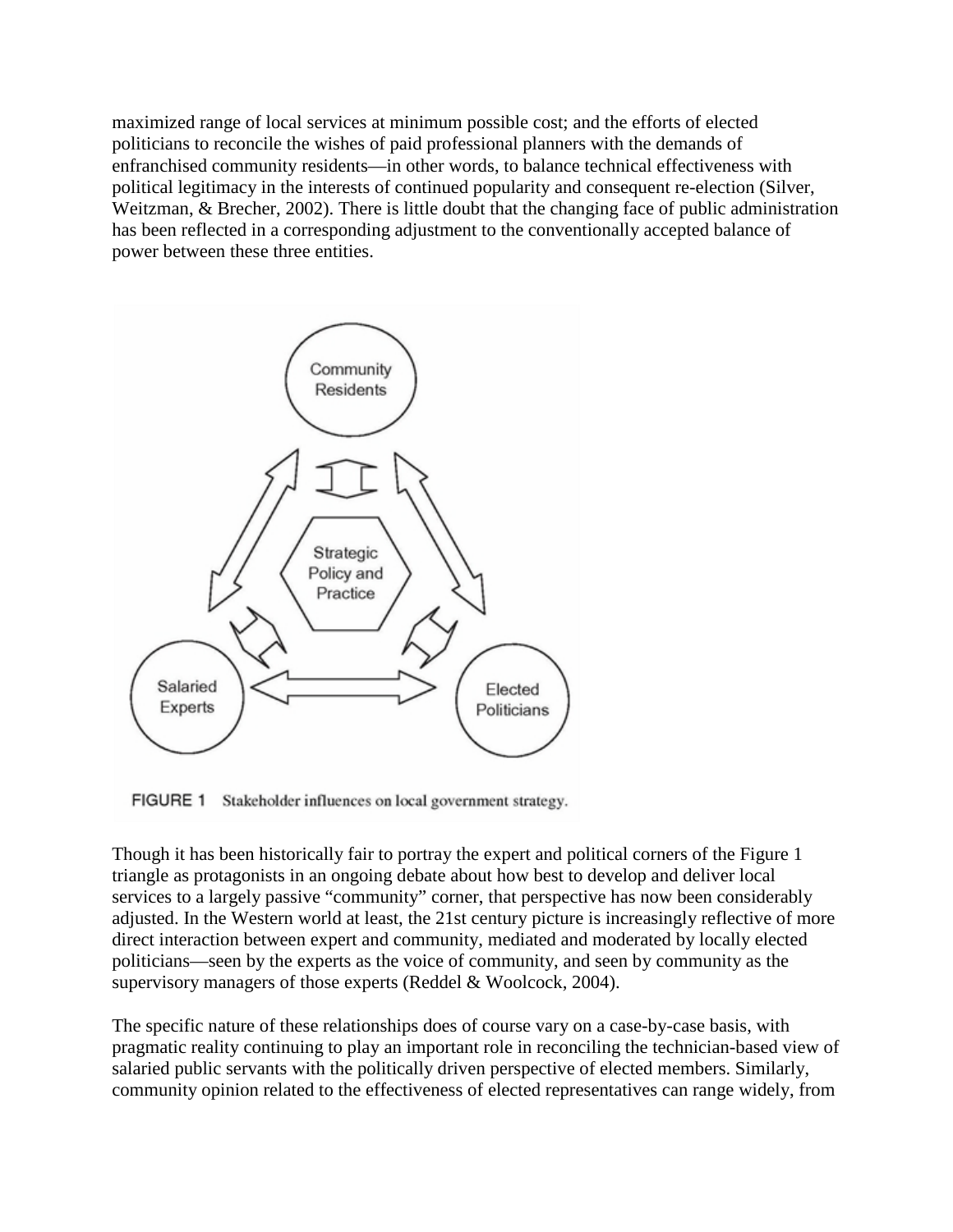enthusiastically supportive to cynically dismissive, perhaps reflecting more on the concept of political acumen than that of managerial competence. As such, in terms of its value in securing significant stakeholder agreement related to strategic planning at local level, the Figure 1 triangle has been proven to work best when the expert and community voices are largely in accord (Barbaro, 2006). The primary focus of this article is to examine the extent to which that level of accord might reasonably be expected to exist in practice.

In this context, the article investigates the issue of expert-community interactions in the determination of local government strategy related to future investment in tourist/ visitor facilities in small city environments. For many such cities, massive structural change wrought by the continuing globalization of industry has led to major economic shifts, as once dominant industries recede in relative importance, and as major local employers relocate elsewhere in search of resource costs savings. In circumstances such as these, small- and medium-sized communities have increasingly found themselves searching for economic salvation through the development of a local tourism industry, for there are often few alternative avenues to support the preservation of local culture and lifestyle.

Local government administrations with strategic planning responsibility for those communities seldom possess an established internal expertise related to tourism development, and our case study investigations suggest that they will often seek external assistance through both formal and informal consultation with key informant groups—relevant central government departments, regional development agencies, local chambers of commerce, existing tourism operators, and other stakeholders with a perceived interest in the future of local tourism. Given that these agencies will often share a developmental perspective related to the community's optimum future, it is reasonable to suppose that a jointly endorsed course of action, reflecting both technical expertise and acknowledged self-interest, can emerge from what can often be a "coalition of the willing." In these circumstances, informally negotiated agreement can quickly become formally adopted policy in a very short period of time.

This article has taken an international approach to assessing the extent to which local community attitudes to tourism coincide with the type of negotiated consensus referred to above. As such, a parallel program of research activity was undertaken in three small cities in England, Ireland, and New Zealand, in an effort to first establish the extent to which any form of "expert assessment" could be determined in relation to each community's potential as a tourism destination; and second, to canvas the views of ordinary local residents to establish the degree to which grassroots local opinion coincided with the expert view. The outcomes of this research are expected to be of interest to all stakeholders in such early-stage tourism development communities, but more specifically to those who are entrusted with the responsibility of delivering a desired and desirable future to the community and its residents.

# **EXPERT ADVICE AND COMMUNITY CONSULTATION**

Fagan (2006) notes that local government agencies can, to some extent, be represented as social engineers, in that their values, vision, strategies, and subsequent actions will inevitably leave a permanent imprint on the ways in which local economies and societies develop. As such, the relative influence of permanent staff, elected representatives, and community citizens will in turn impact on the character of local government performance, ranging from a consistent commitment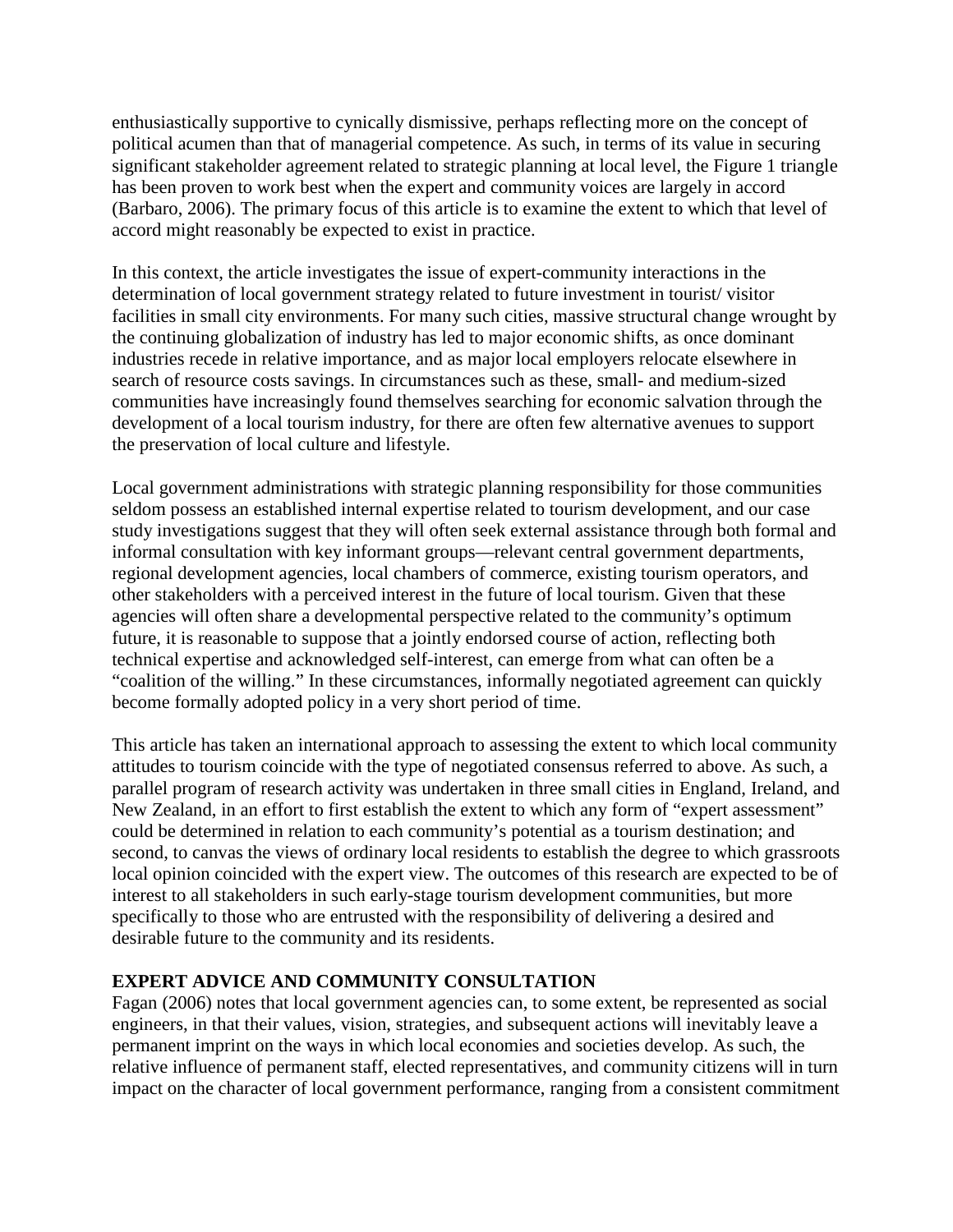to economic "development at all costs" on the one hand, and a conscious adherence to ecosustainable society on the other (Saunders, 2002). The stance taken by any individual authority, and its subsequent level of commitment to community consultation, can often reflect that authority's positioning on a nominal "develop-sustain" continuum.

Though the format of local community consultation is frequently mandated by central government legislation, there is often a considerable flexibility in the extent to which local administrations respond to their statutorily determined obligations. At one end of the scale, the required consultative process may be treated as a compliance issue, with minimum possible response levels selected; at the other, statutory requirements may be seen as a useful justification for a comprehensive and holistic program of citizen engagement.

However, as Donnelly (1999) has noted, the majority view has quite clearly tended towards the former option, reacting to an ever-expanding volume of "government guidelines" with an unspoken resolve to "do only what we have to do." As such, rather than representing a genuinely focused effort to enter into dialogue with residents, consultation can degenerate into a process of "ticking the required boxes" so that internal and external auditors may satisfy themselves that due process has been followed.

As central governments continue to encourage the movement of local consultation practice as far as possible along the "inform-consult-involve-collaborate-empower" framework of the International Association for Public Participation (2007), contemporary attitudes towards what might constitute "appropriate" strategic development move ever closer to a vision of the local area "as local residents would like to see it." This in turn generates a resurgence of what has been a never-ending debate in political circles—to what extent should governments give people what they *want*, and to what extent what they *need*—and a battery of associated philosophical questions:

- Who are the most *appropriate* decision makers in the community—whose wishes should strategic directions reflect?
- Who are the most *capable* decision makers in the community—who has the talent and ability?
- Who are the *legislatively determined* decision makers in the community—who has the power and authority?
- How much influence does each of these groups have on the strategy process?
- How can we best align their thinking so that optimal decisions emerge?

In this respect, Silver et al. (2002) note that many local government programs need to incorporate the views of technical experts, as well as ordinary community residents, and that a strenuous effort to reconcile these two sets of opinion will be rewarded in terms of an enhanced local government commitment to democracy, an increased level of support from ordinary citizens and, ultimately, a higher level of trust in the machinery of local government. In pursuit of effective reconciliation of these perspectives, Silver et al. suggest a three step investigative process: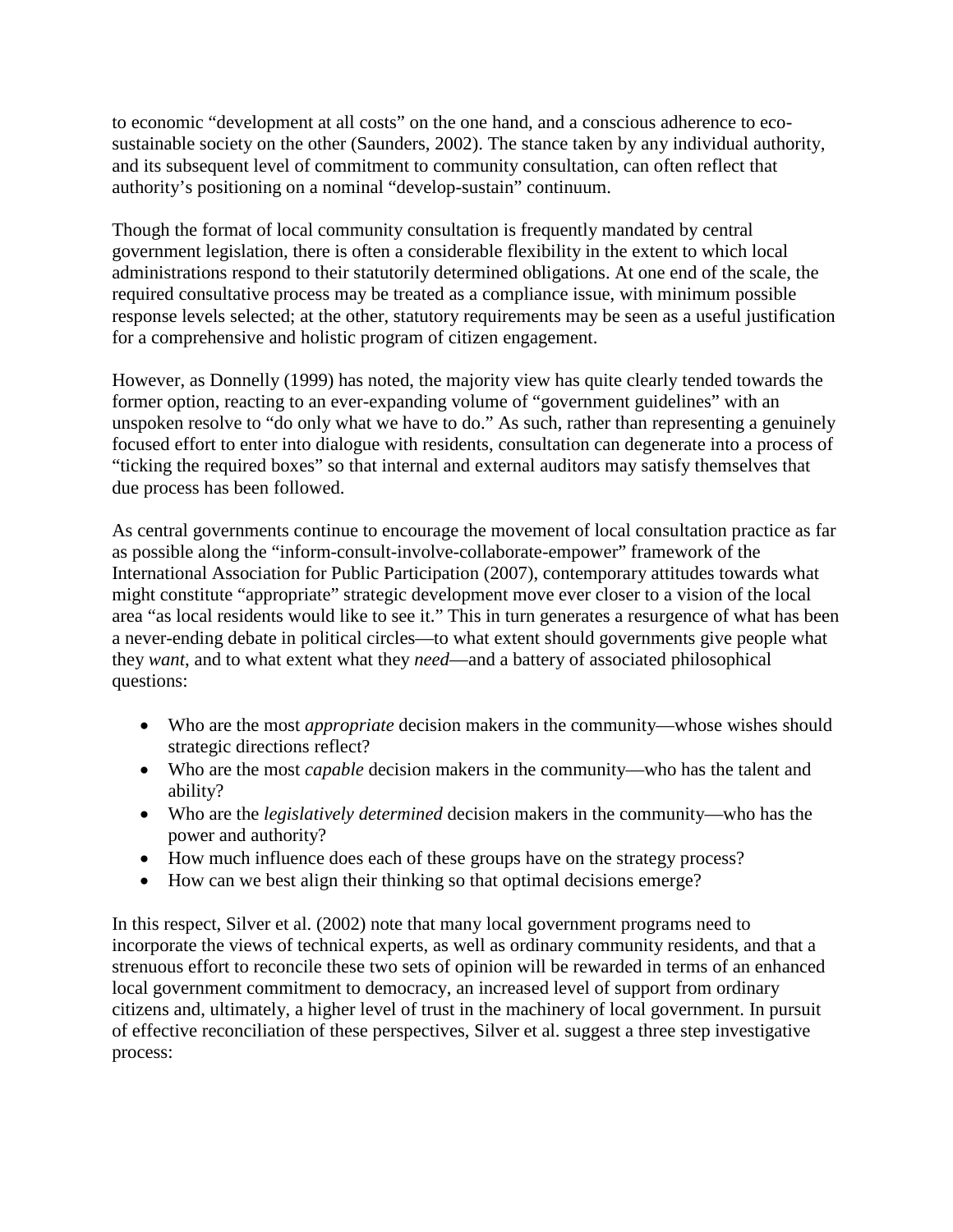- What are expert and community opinions?
- To what extent do these opinions coincide and differ?
- How can differences best be reconciled?

The paragraphs that follow take a case study approach to the application of these questions to three individual study sites.

#### **STUDY SITES**

In order to meet the overall objectives of a wider omnibus-style survey project, it was deemed desirable to conduct this research in three reasonably comparable communities that nevertheless reflected varying stages of tourism development intensity. As such, the communities of Buxton (England), Waterford (Ireland), and Whangarei (New Zealand) were selected as broadly comparable entities that differed substantially in terms of their status as a tourism destination. Thus, all three communities are presented as market towns that act as a service center for a surrounding rural community; all three locate in relatively close proximity to major population centers; and all three are (to a degree) transit stops between those large population centers and iconic tourism destinations of international repute. A summarized comparison of site characteristics is presented in Table 1 below.

#### **METHOD**

This article investigates the interface between expert opinion and community attitude through a two-stage process that included a series of in-depth interviews with a range of identified expert stakeholders in each of the three study sites, and a mail survey of resident attitudes towards the issues that emerged from those interview discussions.

In each of the study sites, contact was initially made with the relevant local government administration for assistance in identifying and securing the cooperation of individuals who were believed to be influential key informants in relation to local tourism policy initiatives—these individuals were typically categorized under the occupational classifications shown in Table 2. Each individual interview was conducted on a face to face basis, modeled on the interview topics also presented in Table 2, with key points being recorded by the interviewer immediately after the conclusion of each conversation.

| TABLE 1<br><b>Study Site Characteristics</b> |                                        |                                  |                                  |  |
|----------------------------------------------|----------------------------------------|----------------------------------|----------------------------------|--|
| Criterion                                    | England                                | Ireland                          | New Zealand                      |  |
| <b>Study Site</b>                            | Buxton                                 | Waterford                        | Whangarei                        |  |
| Urban population                             | 25,000                                 | 45,000                           | 45,000                           |  |
| Rural population                             | 75,000                                 | 30,000                           | 25,000                           |  |
| Economic drivers                             | Agriculture, tourism                   | Agriculture, light manufacturing | Agriculture, light manufacturing |  |
| Relative prosperity                          | Moderate to High                       | Moderate                         | Moderate                         |  |
| Iconic visitor attractions                   | High Peak National Park                | Waterford Crystal                | None                             |  |
| Nearby urban conurbations                    | Several, approx. population 15 million | Dublin, 1.4 million              | Auckland, 1.4 million            |  |
| Nearby tourism icons                         | Several                                | Ring of Kerry                    | Bay of Islands                   |  |
| Level of tourism activity                    | Moderate to high                       | Low to moderate                  | Low                              |  |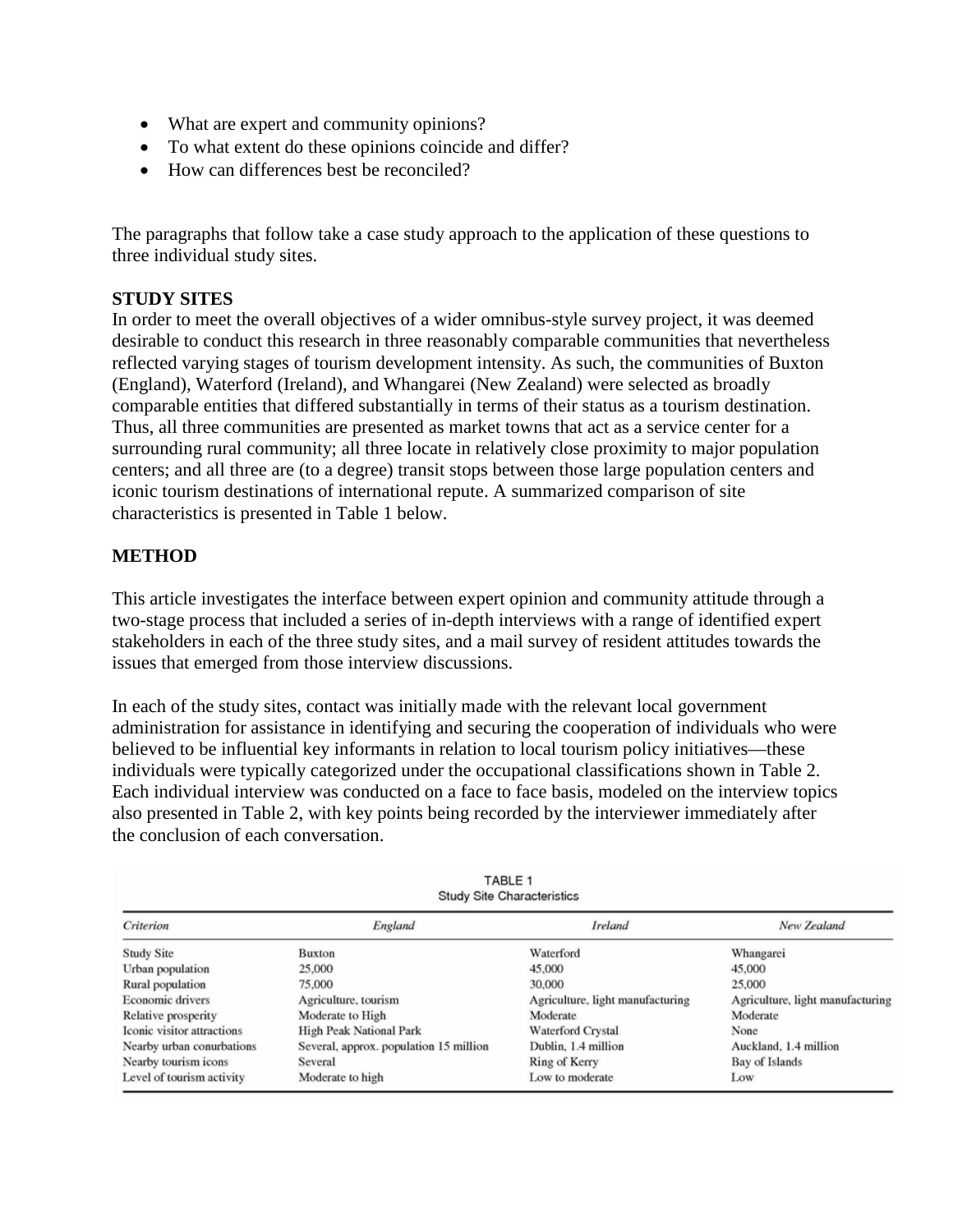| Criterion               | Comment                                                                                |  |  |
|-------------------------|----------------------------------------------------------------------------------------|--|--|
| Key Informant           | • Local government politicians with a special                                          |  |  |
| Sources                 | interest in tourism development                                                        |  |  |
|                         | • Executives of public sector regional<br>development agencies                         |  |  |
|                         | · Executives of regional and local tourism<br>boards                                   |  |  |
|                         | • Executives of private sector chambers of<br>commerce                                 |  |  |
|                         | • Managers of major local tourism businesses                                           |  |  |
|                         | · Representatives of major local employers                                             |  |  |
|                         | · Senior academics from tertiary education<br>institutions                             |  |  |
| <b>Interview Topics</b> | • Assessment of interviewee's role in tourism                                          |  |  |
|                         | planning and development                                                               |  |  |
|                         | • Views on visitor impacts on the local                                                |  |  |
|                         | economy, environment, lifestyle                                                        |  |  |
|                         | • Cost-benefit analysis of future tourism<br>development                               |  |  |
|                         | • Assessment of scope and scale of current<br>visitor activity in the community        |  |  |
|                         | · Opinion on desirability of future growth in<br>visitor activity                      |  |  |
|                         | · Identification of missed opportunities and<br>under-estimated threats                |  |  |
|                         | • Confidence in regional administration's<br>ability to effectively manage the process |  |  |

TABLE<sub>2</sub> **Expert Interview Framework** 

As a result of these interviews, it was possible to establish eight key policy statements that could usefully be applied as tests of desirability in terms of future tourism development, and to establish an expert level of agreement/ disagreement, measured on a seven-point Likert-style scale, with each statement:

- 1. Visitors have a generally positive impact on the local economy.
- 2. Visitors have a generally positive impact on the local lifestyle.
- 3. Visitors have a generally positive impact on the local environment.
- 4. More visitors lead to improved facilities for local people.
- 5. More visitors lead to enhanced wealth for local people.
- 6. We should therefore develop more facilities for visitors.
- 7. We should encourage higher levels of visitation.
- 8. Careful planning can overcome the negative impacts of increased visitation.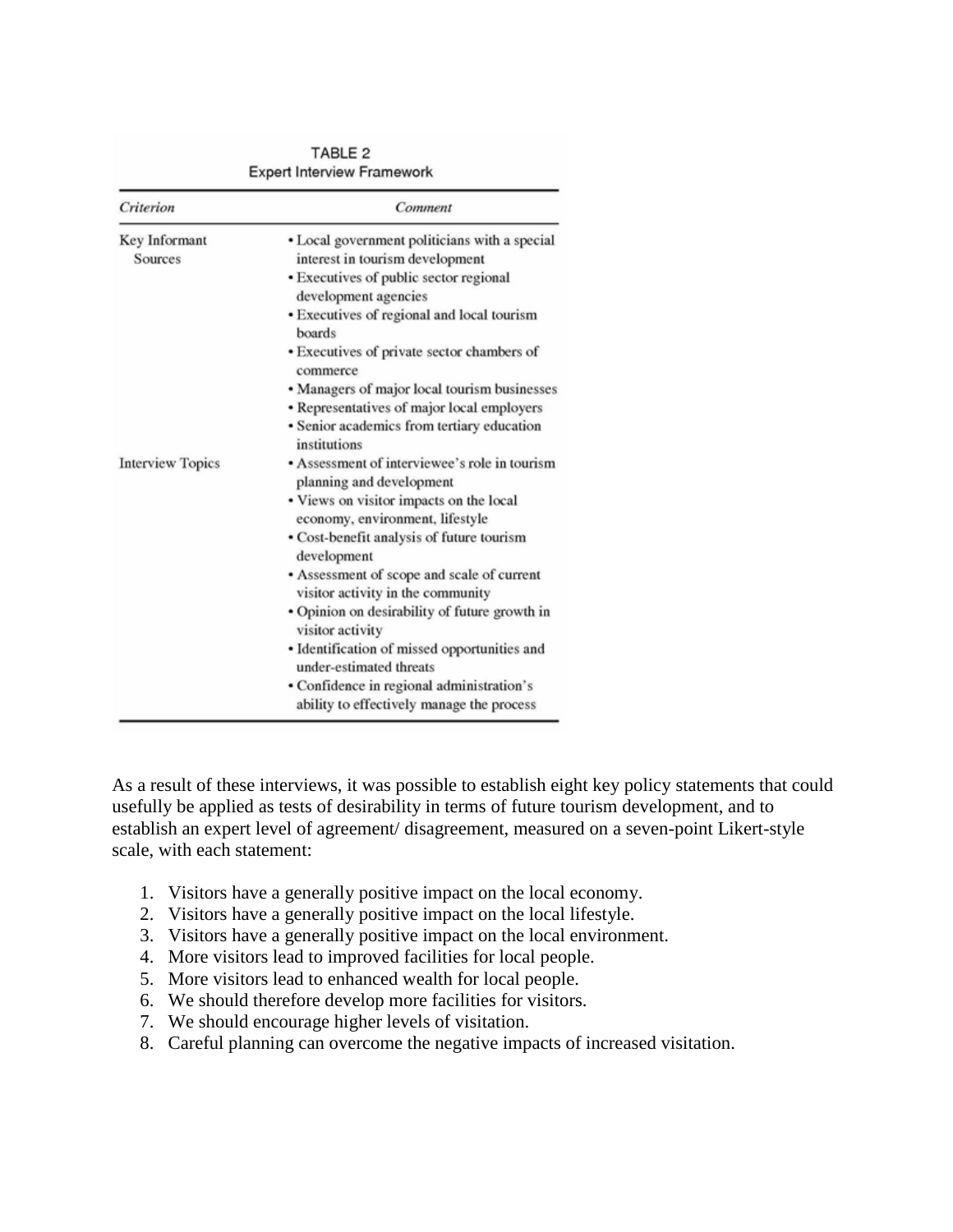In order to obtain comparative data from a sample of local residents, it was decided to reject the adoption of any previously validated scale—notable options were those developed by Lankford & Howard (1993) and Ap & Crompton (1998)—in favor of a direct test of respondents' level of agreement with the eight statements presented above. This approach reflected our belief that the current research did not set out to gather resident opinion per se, but rather sought to assess the attitudes and beliefs of a range of case study communities in comparison with expert perspectives and perceptions. As such, the advantages of simplicity offered by an eight-item survey were thought to outweigh the greater reliability available through adoption of a more complex instrument.

Each of the eight principles of tourism development was therefore addressed by a seven point Likert-type evaluative question, anchored by "completely disagree" as score option 1 and "completely agree" as score option 7. The survey was completed by the addition of demographic questions to establish respondents' place of birth, length of community residence, gender, age, education level, personal participa-tion in a tourism-related occupation, and income.

The Irish and New Zealand versions of the instrument were mailed to 1,000 individuals randomly selected from the relevant register of electors, with a request to complete and return within a ten-day time span. The survey was accompanied by a reply-paid return envelope, and an incentive to complete was offered in the form of shopping or petrol vouchers to a randomly drawn respondent. At the English site, due to localized resource constraints, the survey was conducted through the implementation of an intercept interview process with patrons of a major shopping mall located in the heart of the community concerned. A random sampling process was used, at a fixed spatial location within the shopping mall, to generate 147 usable responses, reflecting the originally anticipated 15 percent response rate to the mail survey process used in the Irish and New Zealand locations.

In these latter locations, we did entertain an initial suspicion that both communities may have potentially displayed an element of "survey fatigue," through being subjected to a relatively high number of social science research inquiries in recent years. However, the 21 percent response rate achieved in both communities was well in excess of expectations, and this did create an imbalance between the number of responses received in these two communities and the number received in Buxton—this imbalance is further discussed in a later section of the article. A summary of the overall and sectional response statistics is shown in Table 3 below.

Data collected via this process were evaluated through the application of SPSS software, and the following statistical processes conducted:

- calculation of basic descriptive statistics for the sample and each sub-sample
- calculation of mean response to the eight principles of tourism development
- application of Analysis of Variance (ANOVA) to iden-tify significant differences within and between resident groups
- informal identification of any apparent opinion differ-ences between each expert-resident "pair."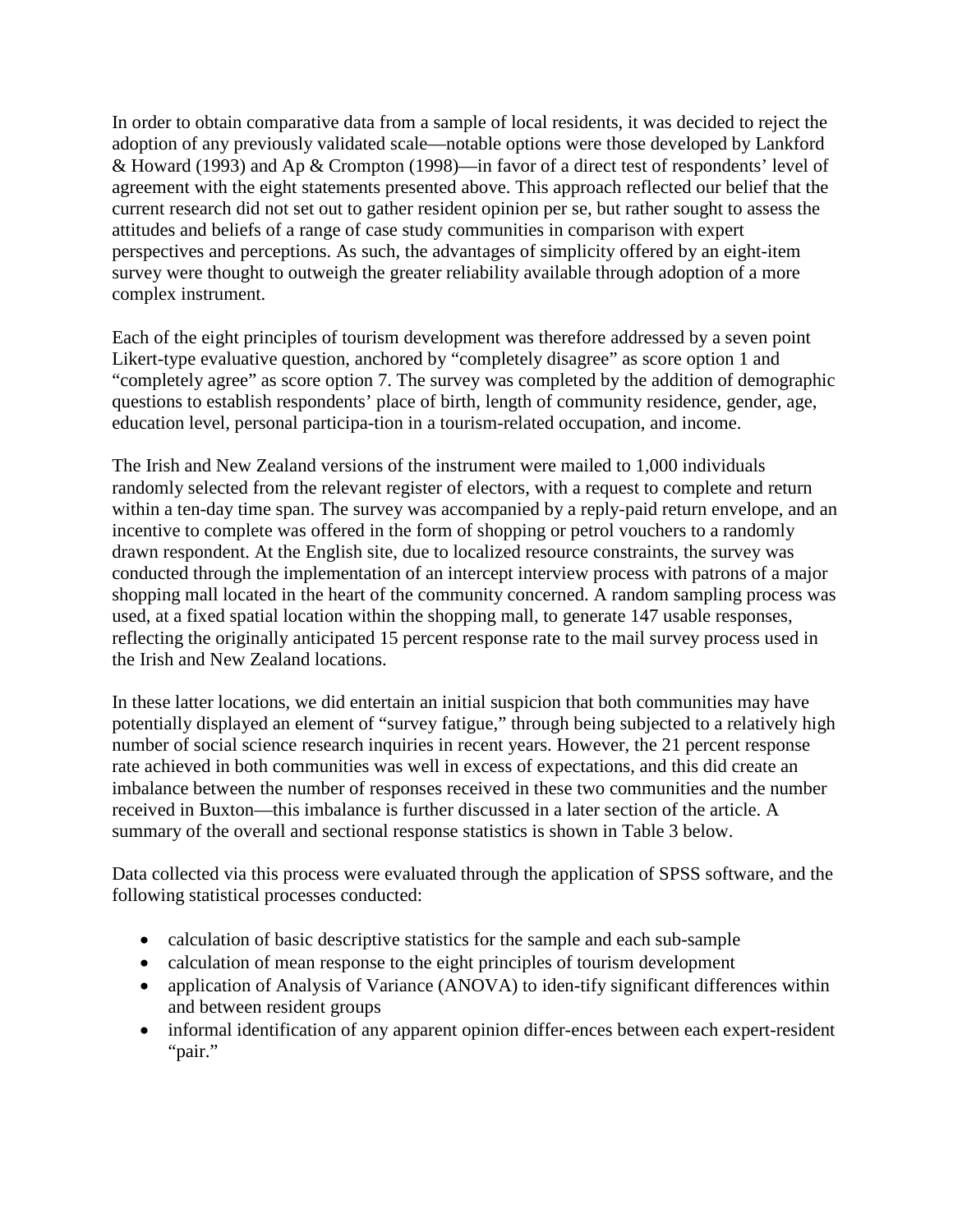# **RESULTS**

The primary descriptive statistics associated with respondent results are shown in Table 4, below, with responses to each of the eight evaluative questions shown as an overall (expert and resident) mean and as separate means for each of the three study sites.

Acknowledging the difficulties inherent in producing statistically rigorous comparisons between small-sample expert opinion and larger-sample resident opinion, Table 5 uses an arbitrary benchmark positioning of "respondent data plus or minus 10 percent" to identify the primary sources of apparent difference.

| Criterion                              | England | Ireland | New Zealand | Overall |
|----------------------------------------|---------|---------|-------------|---------|
| Surveys included                       | 147     | 217     | 211         | 575     |
| Male/female                            | 30%-70% | 46%-54% | 40%-60%     | 40%-60% |
| Mean age (years)                       | 42.12   | 43.18   | 53.04       | 46.43   |
| Mean education level (1–6 scale)       | 2.64    | 3.07    | 2.89        | 2.90    |
| Employed in visitor-related occupation | 83%     | 32%     | 26%         | 43%     |
| Income level $(1-7 \text{ scale})$     | 1.87    | 2.75    | 3.14        | 2.53    |

#### TABLE 4 **Summarised Results**

| Visitor Criterion (maximum agreement = 7.00) |          | England | Ireland | New Zealand | Overall |
|----------------------------------------------|----------|---------|---------|-------------|---------|
| Visitors are economically positive?          | Expert   | 4.85    | 4.00    | 4.68        | 4.53    |
|                                              | Resident | 6.07    | 6.14    | 5.99        | 6.07    |
| Visitors are lifestyle positive?             | Expert   | 5.00    | 4.50    | 4.40        | 4.63    |
|                                              | Resident | 5.18    | 5.18    | 5.13        | 5.16    |
| Visitors are environmentally positive?       | Expert   | 4.42    | 3.34    | 4.64        | 4.09    |
|                                              | Resident | 5.01    | 5.22    | 5.09        | 5.12    |
| Visitors create improved local facilities?   | Expert   | 4.43    | 4.25    | 4.38        | 4.32    |
|                                              | Resident | 3.80    | 4.46    | 4.49        | 4.30    |
| Visitors enhance local (individual) wealth?  | Expert   | 3.71    | 3.55    | 3.86        | 3.63    |
|                                              | Resident | 4.35    | 3.75    | 3.81        | 3.93    |
| We should develop more visitor facilities?   | Expert   | 5.14    | 4.75    | 4.87        | 5.11    |
|                                              | Resident | 5.98    | 5.67    | 6.35        | 6.11    |
| We should encourage more visitors?           | Expert   | 5.29    | 5.05    | 5.02        | 5.14    |
|                                              | Resident | 5.56    | 6.23    | 5.99        | 5.97    |
| Good planning can obviate problems?          | Expert   | 3.14    | 3.20    | 3.88        | 3.43    |
|                                              | Resident | 5.60    | 6.30    | 5.99        | 6.01    |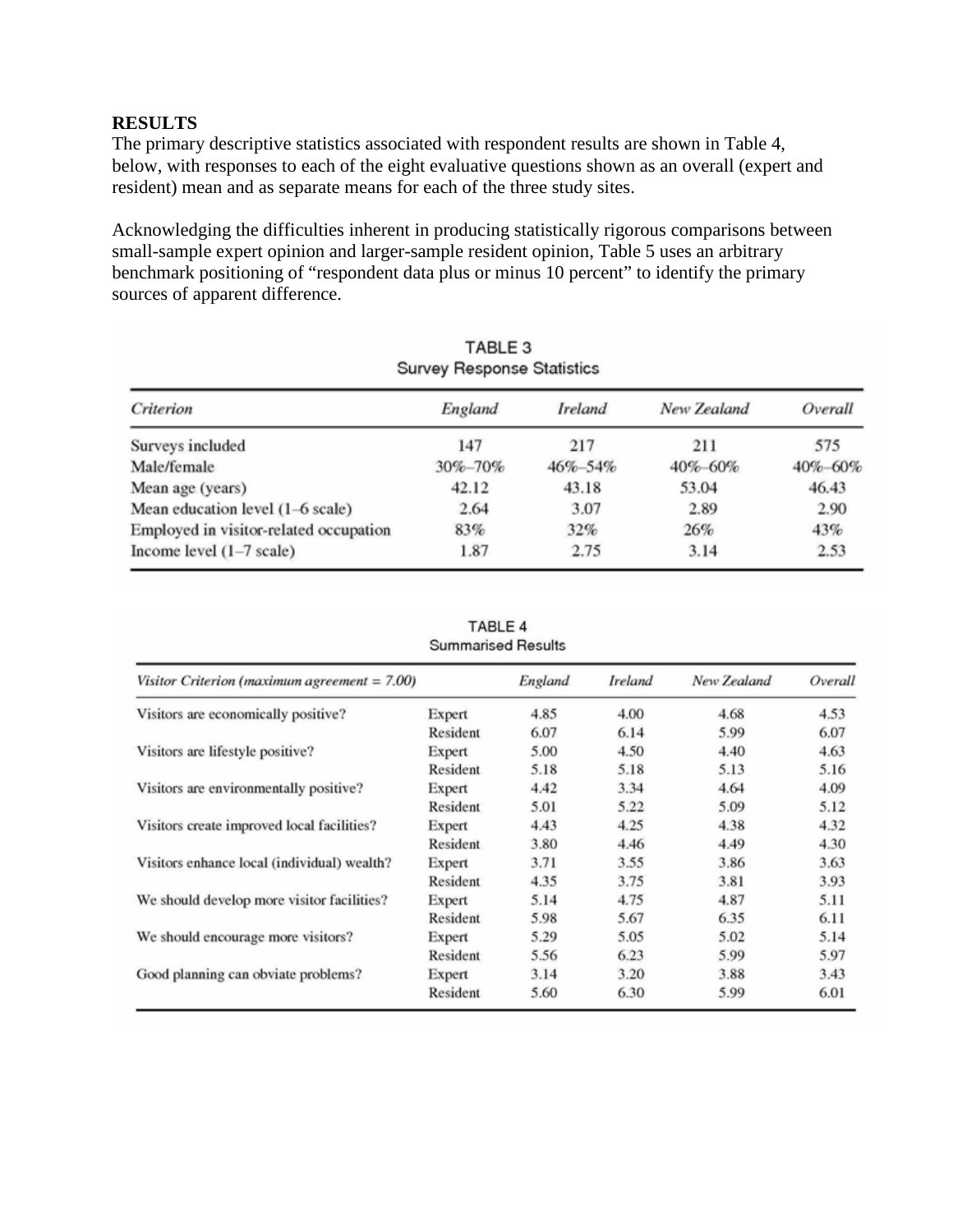|                                            | England                                                             | Ireland | New Zealand | Overall |  |
|--------------------------------------------|---------------------------------------------------------------------|---------|-------------|---------|--|
| <b>Visitor Criterion</b>                   | (residents' relative optimism shown as "O"; pessimism shown as "P") |         |             |         |  |
| Visitors are economically positive         | $\Omega$                                                            | О       |             |         |  |
| Visitors are lifestyle-positive            | Neutral                                                             | o       |             |         |  |
| Visitors are environmentally positive      | $\Omega$                                                            | О       | Neutral     | o       |  |
| Visitors create improved local facilities  |                                                                     | Neutral | Neutral     | Neutral |  |
| Visitors enhance local (individual) wealth |                                                                     | Neutral | Neutral     | Neutral |  |
| We should develop more visitors facilities |                                                                     | О       | O           | о       |  |
| We should encourage more visitors          | Neutral                                                             | О       | O           | o       |  |
| Good planning can obviate problems         | О                                                                   | О       | O           |         |  |

TABLE 5

# **DISCUSSION**

It seems reasonable to suppose that residents are strongly positive about the historical impacts of past visitor activity, and equally enthusiastic about future prospects for an expanded visitor industry. For the three historical impacts variables (economic, lifestyle, and environmental implications) and the two futures variables ("develop more visitor facilities" and "encourage more visitors"), calculated over the entire data set of 575 responses, there is a relatively nar-row band of supportive opinion ranging from a minimum approval rating of 5.12 for "visitors are environmentally positive" to a maximum of 6.11 for "we should develop more visitor facilities."

These approval ratings are largely consistent across all three study sites, with ANOVA results showing significant differences only in the area of desire to encourage more visitors, where English respondents were less likely to support higher levels of visitation  $(F = 3.139, p < .001)$ . This may reflect the English site's more extensive experience with relatively large scale tourism, for a significantly higher proportion of Buxton respondents acknowledged their direct employment in a visitor-related occupation. If greater personal involvement does lead to reduced enthusiasm for future growth, this may in effect be an example of experiential learning among the residents of that community—greater familiarity in this instance may not necessarily have bred contempt, but it certainly does appear to be generating caution.

In this context, there is some evidence to suggest that residents of all three study sites attach slightly greater importance to the perceived economic impacts of increased visitation than they do to the costs and benefits related to either lifestyle or environment. When responses to the three historical impacts variables—economic, lifestyle, and environmental—are correlated against the two future-oriented variables, there is a moderate degree of linkage between perceived economic benefit and "we should encourage more visitors", with a Pearson coefficient of .552 recorded. Compa-rable correlations for "lifestyle positive" and "environmentally positive" were .450 and .465, respectively, and the correlations of economic, lifestyle, and environmental impacts per-ceptions with "we should develop more visitor facilities" were .500, .424, and .447.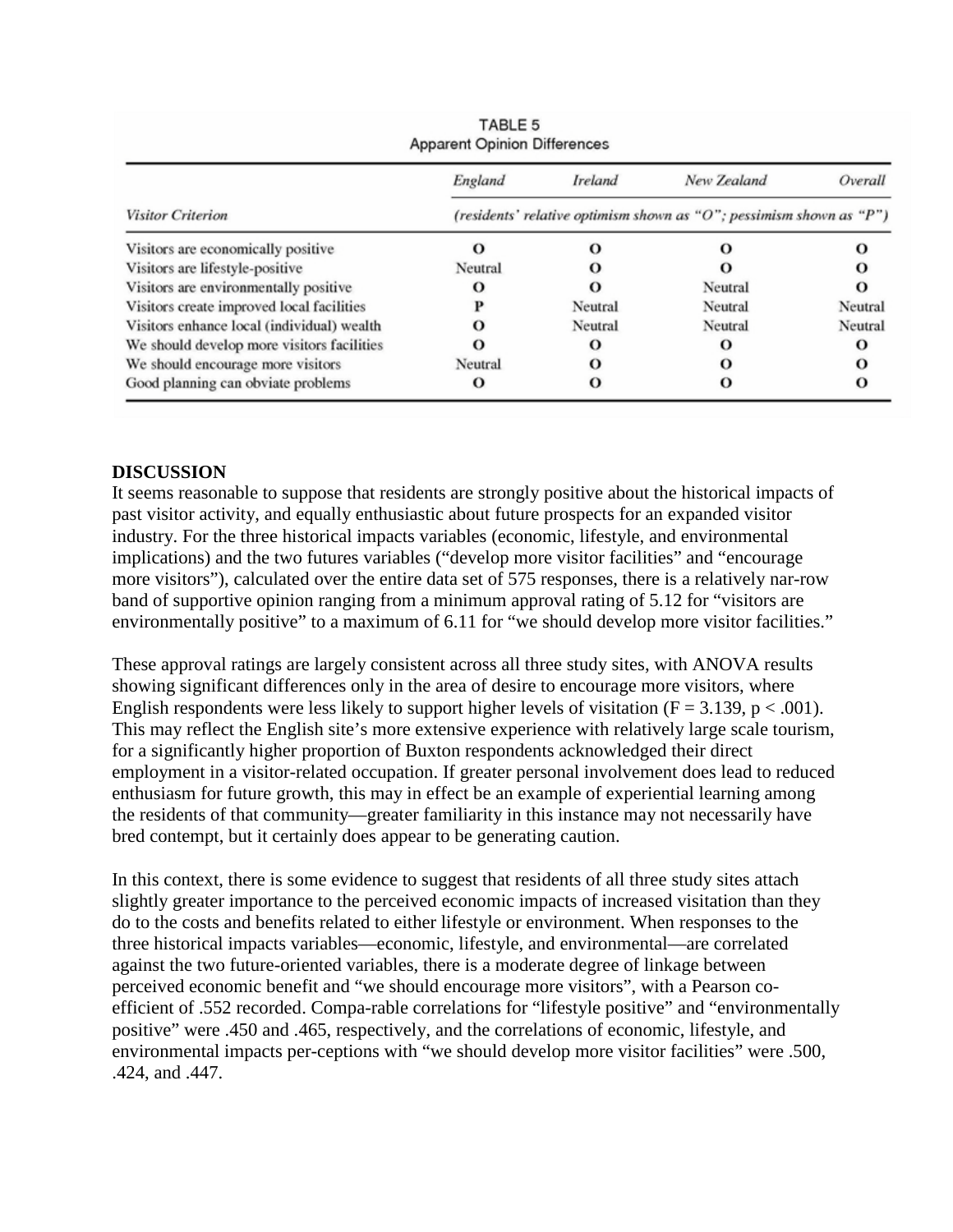Even in England, community responses are uniformly more optimistic than the expert view. An unweighted mean of means comparison of all 575 community residents was 5.33, some 22 percent higher than the expert view of 4.36. This "margin of optimism" was most clearly evident in Ireland, where resident ratings were 31 percent higher than comparable expert ratings, while the parallel figure for New Zealand was 20 percent and England 15 percent. This differential can be clearly seen in the 32 cells of Table 5, in which residents were more positive than experts on 22 occasions, with no significant opinion difference noted nine times. The sole example of relative pessimism was represented by the English view of the degree to which visitors may initiate the creation of improved local facilities. Again, this may reflect a frequently expressed frustration among Buxton respondents, that the continued annual growth in visitor numbers has not been accompanied by any perceptible improvements in the public sector infrastructure that forms the centrepiece of visitor appeal for the town.

The third noticeable interpretation suggests that residents may be much more positive about the visitor industry's potential to generate collective benefits to community, as opposed to personal benefits for self. Though English respondents were ambivalent in this regard—one instance of relative optimism, one of relative pessimism—responses from the other two sites to the variables "visitors create improved local facilities" and "visitors enhance local (individual) wealth" were similar to the somewhat lukewarm approval ratings generated by the experts' view. Finally, the single largest demonstration of opinion variance was exhibited in relation to the variable "good planning can obviate problems," with the overall commu-nity view recording a mean of 6.01, fully 75 percent higher than the expert mean of 3.43. This margin of optimism was again highest in Ireland, where the resident figure exceeded the expert evaluation by 97 percent, while the comparative figure for England was 78 percent and for New Zealand 50 percent. Clearly, those who have traditionally enjoyed minimal involvement in the planning process display much more confidence in that process than those who have typically been required to implement it.

These findings are of course developed from a data set that largely reflects the outcomes of a survey with a relatively low response rate. In this respect, we acknowledge the commonly experienced discrepancy between the type of "ideal world" response rates frequently achieved in the early days of social science research, and the more recent experiences of researchers working with a population that has become inured to the wide range of (both academic and commercial) social surveys currently in progress. This limitation to reliability and validity is exacerbated by the response imbalance in favor of Waterford and Whangarei, though a conscious decision was made to reject any data manipulation to increase the weighting of Buxton opinion. Again, the focus here was on the measure of comparative rather than independent attitudes, and any weighting adjustment would have had little effect on the relationship between Buxton expert opinion and Buxton resident opinion.

So, do these results indicate over-optimism among residents, especially Irish residents, excessive caution among the experts, or a combination of both elements? In an attempt to address these questions, the outcomes of comparative data analysis are summarized by means of the two position statements offered below: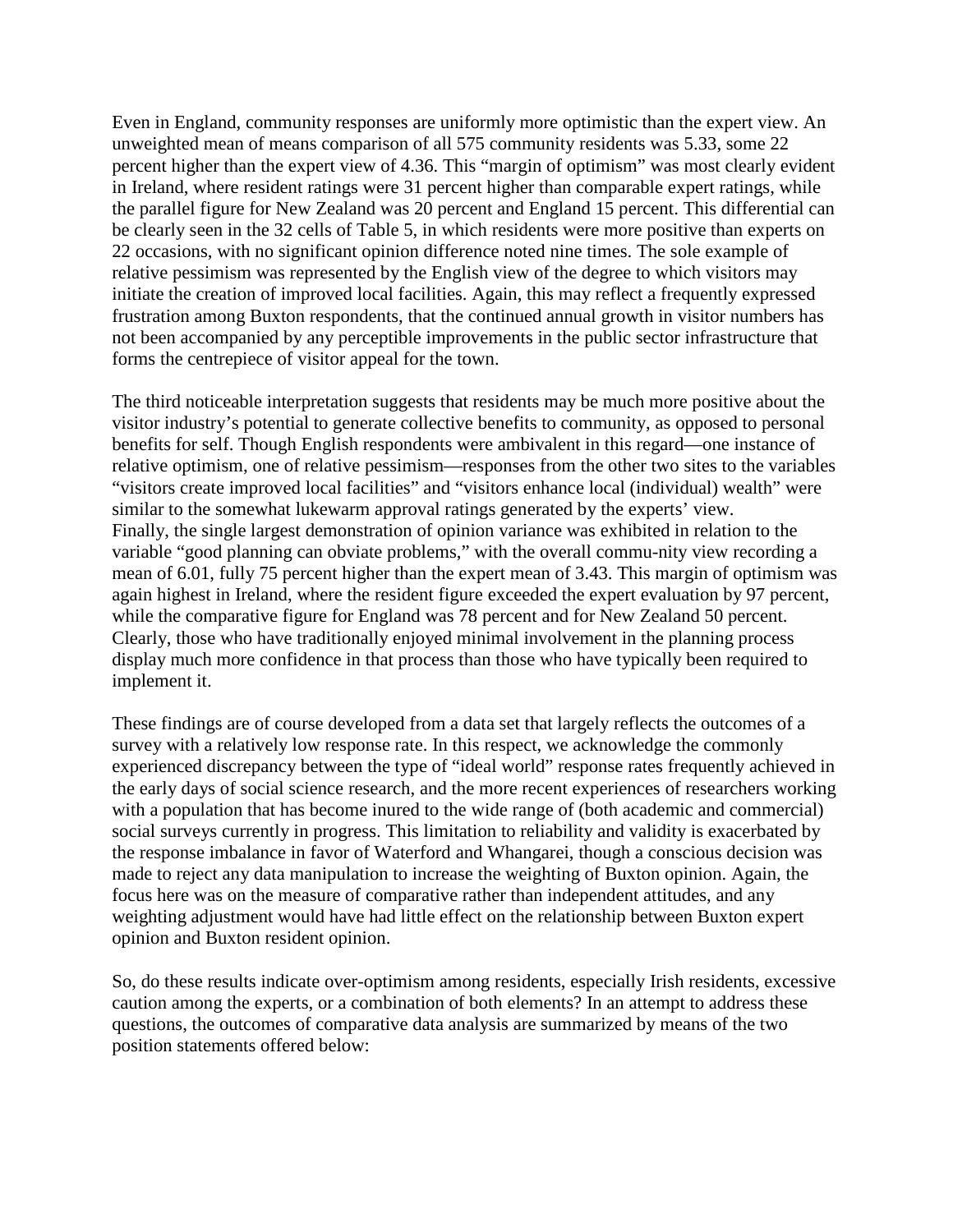- Expert opinion relating to the visitor industry is historically based, with the experts' past experience suggesting that the industry may offer mild economic benefits, moderate lifestyle benefits, and considerable environmental costs. It is however difficult to reconcile these modest appraisals with the positive approval ratings subsequently awarded to the prospect of more visitor facilities and greater visitor numbers, and it is thus tempting to conclude that the voice of experience may also be the voice of vested interest—those whose opinions are valued as expert advisors may often also be those who will benefit most from expanded visitor industry activities.
- Resident opinion relating to the visitor industry is largely based on the future, with a degree of naivety, or at least inexperience, generating a rose-colored glasses perspective that anticipates significant benefits and negligible costs. Importantly, there is little overt suggestion of individual self-interest in this resident opinion for, as has been previously noted, respondents are much more confident in the potential for community benefits as opposed to individual benefits. In essence, the community voice is just that, the voice of community.

How then can these quite different perspectives be effectively reconciled? This is an important question, for expert-resident opinion difference in these three study sites is marked. For the experts, the visitor industry is seen as one that requires careful management, and one in which over-enthusiastic expansion has, in the past, proven to be irretrievably damaging; for residents, the industry does appear to offer far more in the way of benefits than it does in the way of costs. Thus, for these residents, widely held and strongly positive attitudes can quickly translate into impatience and frustration with what may be seen as an unduly cautious pattern of progress. This, then, is the point at which local government politicians might typically choose to become involved.

In Figure. 1, the political element of community adminis-tration was conceptualized as two separate identities—from an expert perspective as the "representatives of the people"; and from a community perspective as the "supervisors of the experts." Though there is clearly an element of accuracy in both of these personifications, perhaps the real value of an elected political body is as a bridge between two divergent bodies of opinion that might otherwise be consigned to an ever-deepening entrenchment of relative positions. In essence, then, the elected members' body would appear to have a valid role to play at both ends of the opinion scale—to ensure that the expert cohort are made fully aware of the scope and scale of community feeling in relation to devel-opment initiatives such as this; and to ensure that community opinion is adequately informed by an effective public information service. If there is in fact an objective right answer to the cost-benefit balance associated with visitor industry development (which is by no means certain), it is intuitively likely to occupy some middle ground between the two positions identified in this research. If politics is indeed the art of the possible, then there is likely to be a political role in the resolution of those opinion differences.

# **CONCLUSIONS**

Recent developments in the mainstream philosophy of local government administration has led to a greater awareness of the roles to be played by expert public servants, elected politicians, and individual and collective community representatives. This article has described the types of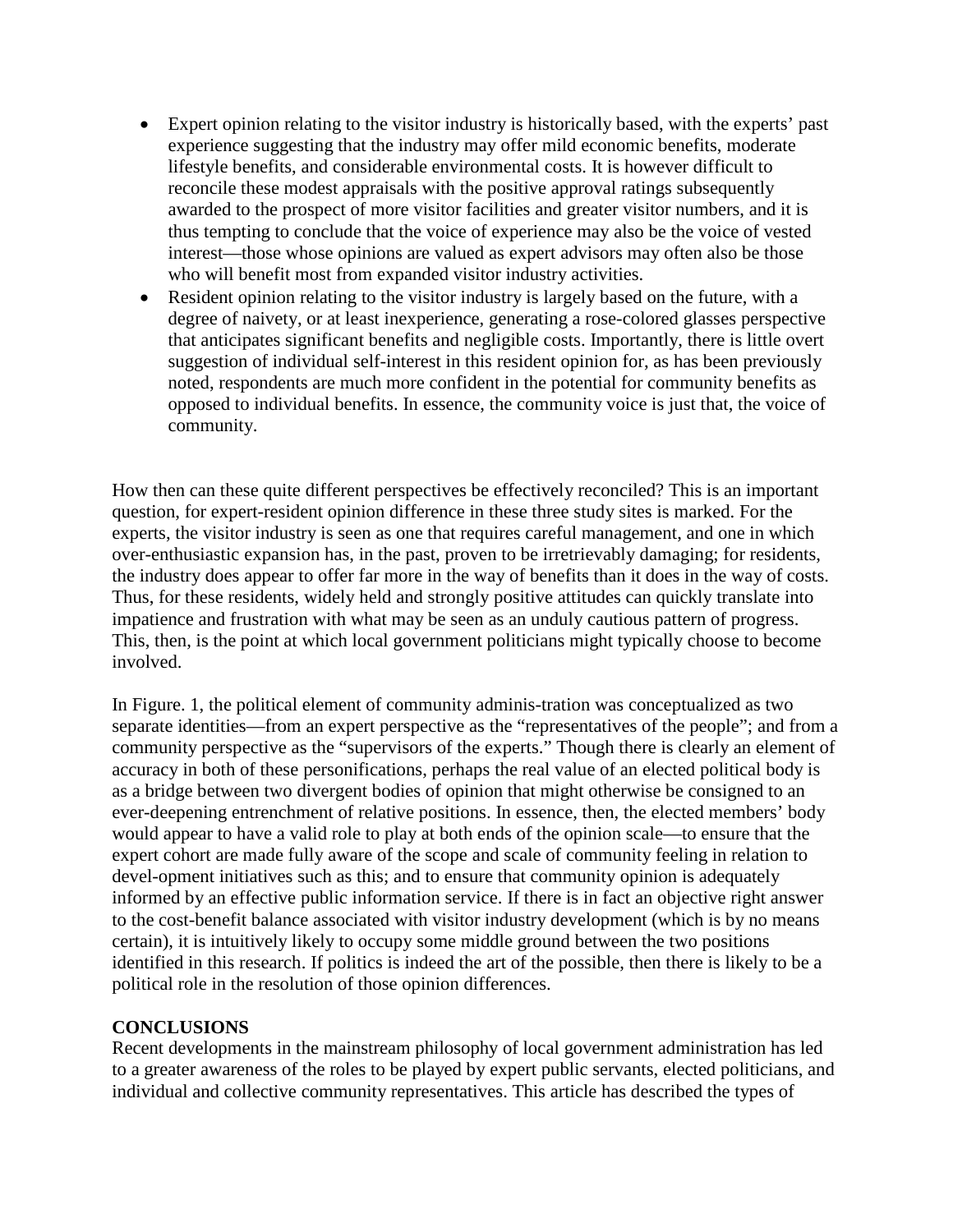interaction, and opinion differences, that can arise when these three separate roles and their associated perspectives are brought to bear on a specific element of local development policy.

The results of research from three entirely discrete communities suggest that there is a considerable degree of consistency in the manner by which these relationships evolve—what is true for England and Ireland is, to a large extent, equally true for New Zealand. As such, though perceptibly influenced by variation in residents' past exposure to visitor industry activity in their towns, there is a consistent air of optimism amongst local people for an expansion of visitor activity, and an equally consistent note of caution sounded by those with expert status and planning advisory roles. This finding is however complicated by a largely convergent view of the desirability of future industry expansion, possibly motivated by an expert's concern for self and a resident's concern for community. This is indeed a complex pattern, and one that is further complicated by clearly divergent stakeholder appraisals of the capacity for communities to successfully manage and control that expansion.

The ultimate responsibility for appropriate visitor industry development is of course held by communities themselves, and it is here that the roles assigned to each of the three identified stakeholder groups become vital. In this context, is it really so surprising that ordinary residents of ordinary communities should be so optimistic about something that is new to them, that has a palpable allure of glamour and excitement? Conversely, is it so surprising that professional public servants, accustomed to the entrenched allocation of local strategic planning responsibilities, should habitually choose to err on the side of caution? For the authors of this paper, these are both rational and predictable perspectives.

What then of the third corner of the strategic policy triumvirate, what is the most appropriate positioning for the political persona? This article has concluded that the most appropriate answer to this question lies with the building of political bridges between experts and residents, with an interpretation of the political role as one of facilitation rather than leadership. Thus, in an ideal world, the political establishment will have made the permanent expert body fully and accurately aware of the direction and strength of community opinion; and will have simultaneously ensured that the community was advancing opinions and promoting subsequent actions that were as much as possible based on high-quality information.

If that situation were to evolve in practice, there is of course no guarantee that the best decisions would be taken, and the optimum choices made. It would however be reasonable to expect that there would be a greatly enhanced degree of shared responsibility for the decisions made, and shared acceptance of whatever consequences might ensue. That in itself would represent a significant step forward for many local communities.

# **REFERENCES**

- Ap, J., and Crompton, J.L. (1998). Developing and testing a tourism impact scale. *Journal of Travel Research*, 37(2), 120–130.
- Barbaro, G. (2006). Defining realities: Why community consultation needs to start with the problem, not the solution*. Journal of Communication Management*, 10(1), 44–54.

Donnelly, M. (1999). Making the difference: Quality strategy in the public sector. *Managing*